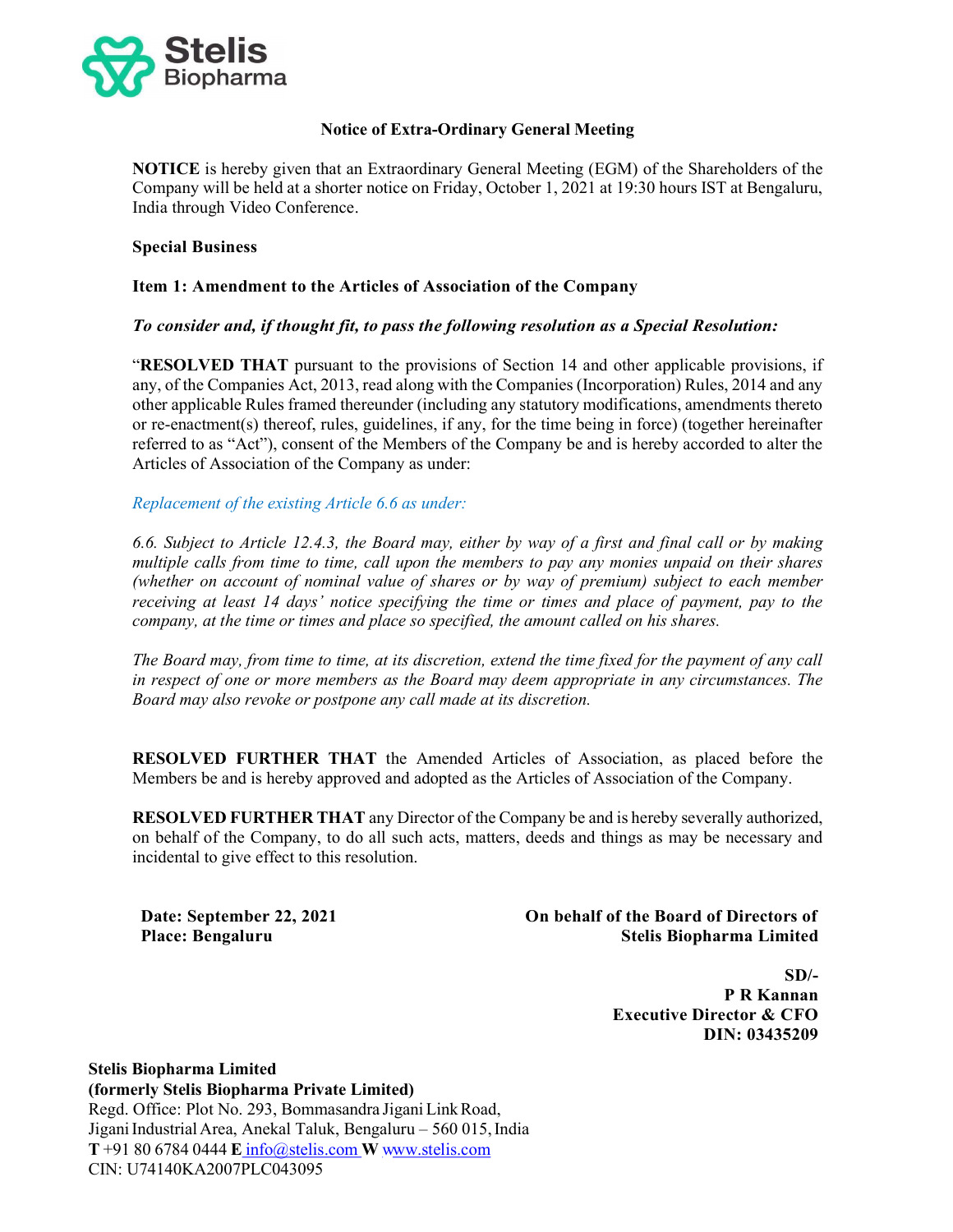

# **NOTES**

- 1. Corporate Members intending to appoint authorized representatives to attend the EGM are requested to send to the Company, a certified copy of the Board Resolution or Power of Attorney, if any, authorizing their representative(s) to attend and vote, on their behalf, at the EGM.
- 2. The Explanatory Statement pursuant to Section 102 of the Act read with applicable Rules thereto annexed hereto and form part of this notice.
- 3. The Meeting is convened at a shorter notice under the provisions of the Section 101 of the Companies Act, 2013. Members are requested to send their consent for convening the meeting at short notice 24 hours before the commencement of the meeting.
- 4. Members are requested to intimate the change in their address registered with the Company.
- 5. The details for holding EGM via videoconferencing is as under:

#### Meeting Link:

https://us02web.zoom.us/j/89189014845?pwd=V0kxMkFzYXlmRWxLazdEaGp6R3VNUT <u>09</u>

Meeting ID: 891 8901 4845 Password: 120864

Stelis Biopharma Limited (formerly Stelis Biopharma Private Limited) Regd. Office: Plot No. 293, Bommasandra Jigani Link Road, Jigani Industrial Area, Anekal Taluk, Bengaluru – 560 015, India  $T + 918067840444$  E info@stelis.com W www.stelis.com CIN: U74140KA2007PLC043095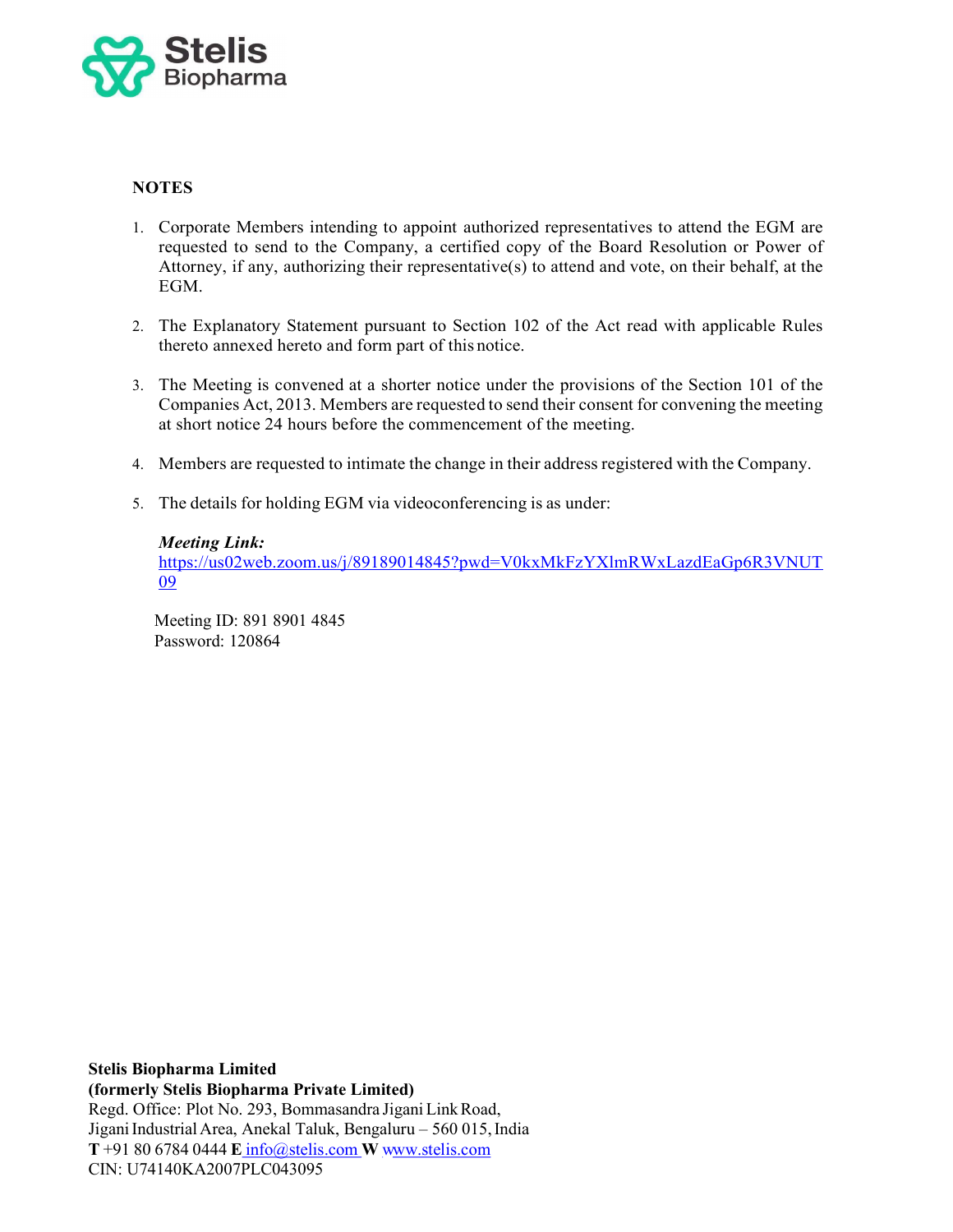

# EXPLANATORY STATEMENT – PURSUANT TO SECTION 102 OF THE COMPANIES ACT, 2013 READ WITH RULES MADE THERETO

In conformity with the provisions of Section 102(1) of the Companies Act, 2013, the following Explanatory Statement sets out all material facts relating to the Special Business mentioned in the accompanying Notice of the Extraordinary General Meeting of the shareholders of the Company scheduled on Friday, October 1, 2021 at 19:30 hours IST at a shorter notice and should be taken as forming part of the Notice.

## Item 1: Amendment to the Articles of Association of the Company

The Company pursuant to approval of the Management Committee at their meeting held on August 11, 2021, had allotted 9,199,470 partly paid equity shares ('PPS') of face value Rs. 1/- each to the following subscribers upon payment of 5% subscription amount. Balance money to be payable on one or more subsequent calls shall be made by the Board of Directors/ Management Committee from time to time.

| #            | <b>Name of the Allottee</b>          | <b>PPS</b> | Face<br>value<br>per<br>share<br>(Rs.) | Premium<br>per<br>share<br>(Rs.) | <b>Total amount</b><br>payable (Rs.) |
|--------------|--------------------------------------|------------|----------------------------------------|----------------------------------|--------------------------------------|
| 1.           | Tenshi Life Sciences Private Limited | 1,971,315  | 0.05                                   | 27.70                            | 54,703,991.25                        |
| 2.           | Arco Lab Private Limited             | 1,839,900  | 0.05                                   | 27.70                            | 51,057,225.00                        |
| 3.           | Karuna Business Solutions LLP        | 5,388,255  | 0.05                                   | 27.70                            | 149,524,076.25                       |
| <b>Total</b> |                                      | 9,199,470  | 27.75                                  |                                  | 255,285,292.50                       |

The Board of Directors propose to make the First and Final Call on the PPS and provide flexibility to the subscribers to bring in their portion of subscription money in tranches.

The subscribers shall have the option to pay the entire call amount or a part of the call amount, based on their discretion, in one or multiple tranches. The call money (to the extent paid) shall be applied in making the shares fully paid up.

Pursuant to the above requirement, it is proposed to relax the restriction with respect to making calls by altering Article 6.6 of the Articles of Association of the Company such that the proposed call can exceed one-fourth of the nominal value of the share, as under:

6.6. Subject to Article 12.4.3, the Board may, either by way of a first and final call or by making multiple calls from time to time, call upon the members to pay any monies unpaid on their shares (whether on account of nominal value of shares or by way of premium) subject to each member receiving at least 14 days' notice specifying the time or times and place of payment, pay to the company, at the time or times and place so specified, the amount called on his shares.

Stelis Biopharma Limited

(formerly Stelis Biopharma Private Limited)

Regd. Office: Plot No. 293, Bommasandra Jigani Link Road, Jigani Industrial Area, Anekal Taluk, Bengaluru – 560 015, India  $T + 918067840444$  E info@stelis.com W www.stelis.com CIN: U74140KA2007PLC043095